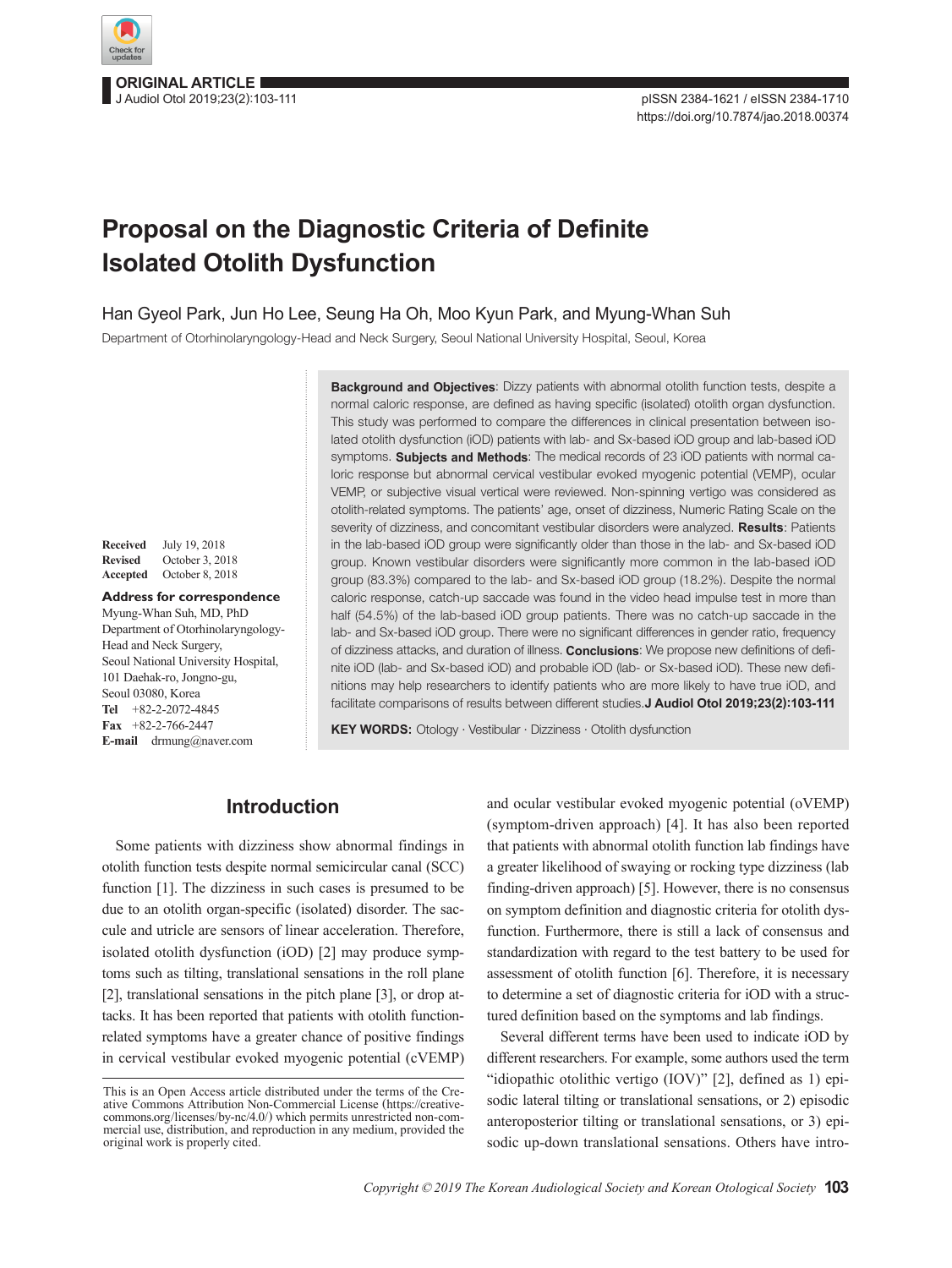duced the term "otolith organ-specific vestibular dysfunction (OSVD)" [1], defined as abnormal cVEMP responses to airconducted sound and/or oVEMP responses to bone-conducted vibration in the presence of normal caloric responses and normal video head impulse test (vHIT) recordings in each SCC plane. Isolated utricular dysfunction (iUD) has also been defined as the presence of a unilateral oVEMP abnormality and normal caloric responses [5]. Although the definitions are slightly different, terms such as IOV, OSVD, and iUD are all aimed at classifying a specific group of patients with abnormal otolith organ function and normal SCC function. In most of the studies mentioned above, a normal caloric response was a prerequisite to guarantee normal SCC function [1,5,7]. However, the false negative outcome of the caloric test in some patients may make this classification obscure. Some patients classified as OSVD or iUD in previous reports may not have had true iOD. It is possible that a significant proportion of patients in this group also had SCC dysfunction, but the caloric test results were normal due to false negative error. For example, the most common symptom of OSVD was rotatory vertigo [1]. As physiologically rotatory vertigo is attributable to dysfunction of the SCC, we believe that the patients in this previous study did not represent true iOD. To overcome such problems, we propose that lab findings as well as symptoms should be taken into consideration in the diagnostic criteria of iOD.

This study was performed to classify iOD patients into two groups: an iOD group proven by lab findings (caloric and otolith function tests) without iOD symptoms (lab-based iOD group) and an iOD group proven by lab findings with accompanying iOD symptoms (lab- & Sx-based iOD group). We hypothesized that the clinical presentation of these two groups would be different because of differences in the true extent of the pathology in the inner ear. Despite the normal caloric response, both the SCC and otolith organs may be compromised in the lab-based iOD group, while the SCC is preserved and only the otolith organs are compromised in the lab- & Sxbased iOD group. We believe this study will help us understand a novel disease entity that has not been fully recognized in the past and understand the underlying mechanism of dizziness in some patients who cannot be fully explained by the classical vestibular function tests (VFT) (caloric test and/or rotation chair test).

## **Subjects and Methods**

The study was performed according to a retrospective medical chart review protocol.

## Participants and groups

Data from patients who visited Seoul National University Hospital dizziness clinic between October 2013 and September 2016 were analyzed retrospectively. Twenty-three patients with iOD were enrolled in the study. The definition of iOD was 1) normal caloric response and 2) abnormal otolith function test: cVEMP, oVEMP, or subjective visual vertical (SVV). We did not include vHIT in the inclusion criteria, because 1) vHIT is a new test needing more verification in terms of iOD and 2) we wanted to compare our results with that of the former studies (performed before the vHIT era). Structured history taking and comprehensive VFT were performed for all 23 patients. According to the first International Classification of Vestibular Disorders (ICVD-I) of the Barany Society, vertigo was defined as the sensation of self-motion in the absence of self-motion or a sensation of distorted self-motion during an otherwise normal head movement [8]. Vertigo was further subdivided into spinning sensations (spinning vertigo) and other false sensations (non-spinning vertigo) according to the ICVD-I [8]. Horizontal floating sensation, flipping upside down, lateral translation, and up-down vibration were classified as non-spinning vertigo. As these four symptoms are thought to be related to inappropriate sensation of horizontal (utricle) or vertical (saccule) acceleration, they were also defined as otolith organ-related symptoms. Patients were classified into the lab- & Sx-based iOD group (iOD with otolith organ-related symptoms, n=11) and lab-based iOD group (iOD without otolith-related symptoms,  $n=12$ ). The subjective sensation of dizziness was "spinning vertigo" in all patients in the lab-based iOD group. Patient's age, onset of dizziness, Numeric Rating Scale (NRS) for severity of dizziness (10, worst possible dizziness ever experienced; 0, no dizziness), concomitant vestibular disorders, and other VFT findings were analyzed.

### Vestibular function test

As a diagnostic work up, videonystagmography of spontaneous and positional nystagmus, caloric test, cVEMP, oVEMP, SVV, vHIT and Modified Clinical Test of Sensory Interaction on Balance (mCTSIB) were performed. Bithermal caloric test was performed with cool (30°C) and warm (44°C) water (Variotherm Plus; Atmos, Allentown, PA, USA). Nystagmus was analyzed quantitatively with a VisualEyes system (Micromedical, Chatham, IL, USA). Unilateral vestibular hypofunction was confirmed when canal paresis [CP=|right side responseleft side response|/(right side response+left side response)] was  $\geq$ 25%.

cVEMP was recorded using the method described previously [9,10]. Briefly, surface myogenic potential was record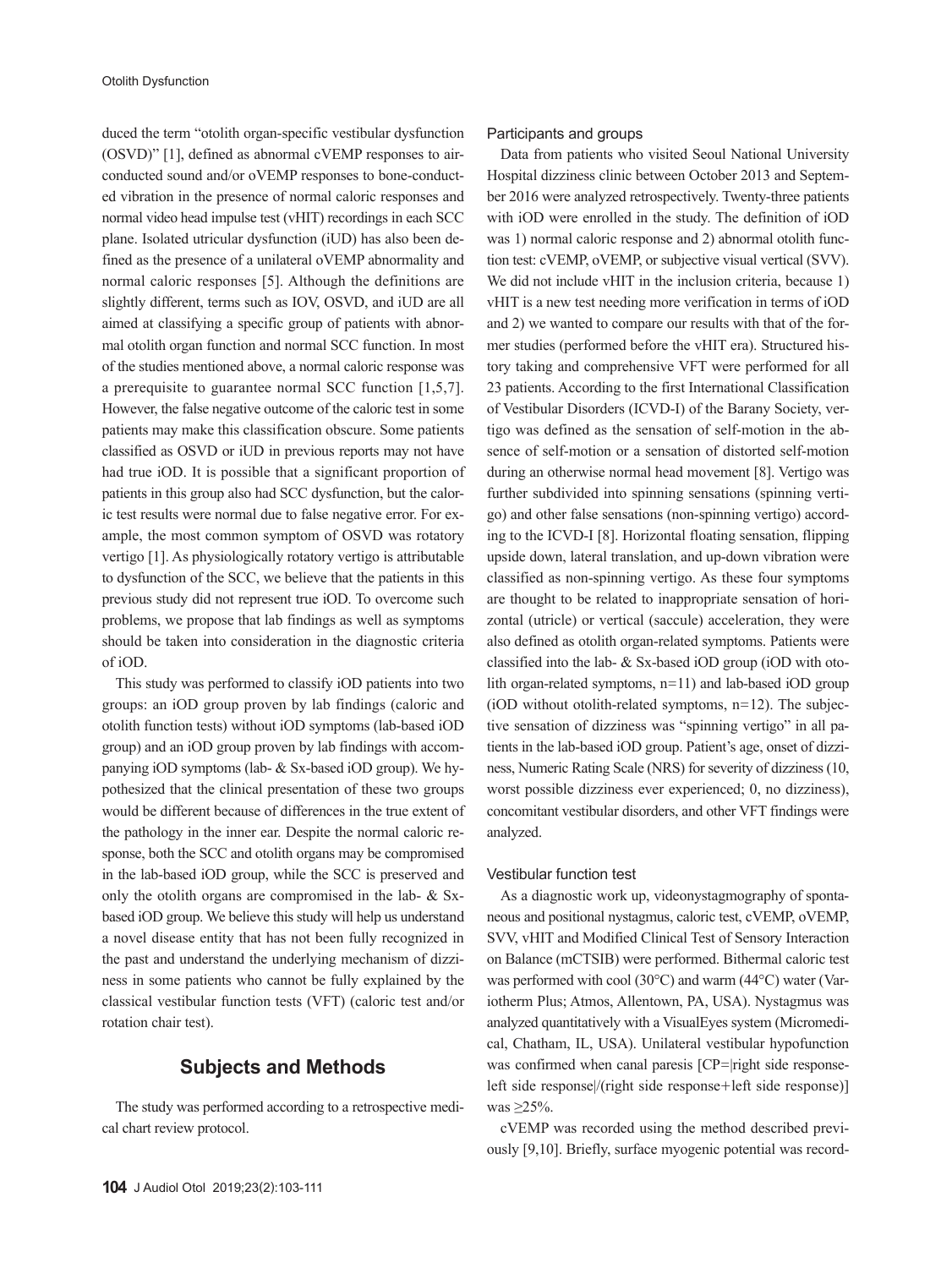ed from the ipsilateral sternocleidomastoid (SCM) muscle with a Navigator Pro system (Bio-Logic, Mundelein, IL, USA) in the supine position with elevation of the head from the bed without rotation [9]. Active, reference, and ground electrodes were placed on the mid-portion of the SCM muscle, sternum, and forehead, respectively. Using an in-ear earphone, 500 Hz alternating air conducted sound tone-burst stimulation was delivered at 90 dB nHL. The rise/fall time was 1 ms, the plateau time was 2 ms, and the repetition rate was 5.1 Hz. Background electromyography activity of the SCM muscle was not recorded, although an optimal positioning technique for eliciting consistent cVEMP responses was used [11-13]. oVEMP was recorded in the sitting position with the eyes gazing upwards (30°). Active, reference, and ground electrodes were placed below the contralateral eye,  $1-3$  cm below the active electrode, and on the forehead, respectively. Using an in-ear earphone, 500 Hz rarefaction air conducted sound tone-burst stimulation was delivered at 90 dB nHL with a Navigator Pro system. The rise/fall time was 1.5 ms with no plateau and the repetition rate was 5.1 Hz. The interaural amplitude difference (IAD) ratio was obtained using the following formula: (Rt side amplitude-Lt side amplitude)/(Rt side amplitude+Lt side amplitude). The IADs were considered abnormal if the measurement value was >0.25 [9,10]. The VEMP was also considered abnormal when there was no detectable response with stimulus at 90 dB HL.

SVV was measured with a laser light bar lid from a distance of 1 m in a completely dark room using a System 2000 Auto-Traverse Rotational Vestibular Chair (Micromedical). The subject was instructed to rotate the laser light bar until it was completely vertical. The angulation between the subject's perceived vertical orientation and true vertical was measured. Four responses were averaged, with the preset angle to the left side twice and to the right side twice [14]. SVV was considered abnormal when it deviated by  $>2.5^{\circ}$  [15]. The site of pathology and extent of otolith dysfunction were determined according to the cVEMP, oVEMP, and SVV tests. The saccule was presumed to be involved when cVEMP response was abnormal. The utricle was presumed to be involved when the oVEMP and/or SVV were abnormal. Both the utricle and saccule were presumed to be involved when cVEMP response was abnormal and the oVEMP and/or SVV were abnormal.

For vHIT, the right eye was recorded with an ICS Impulse system (GN Otometrics, Taastrup, Denmark). All three canals were evaluated in most patients, but only the horizontal canals were evaluated in some subjects who were unable to cooperate. The subjects were instructed to gaze at a target at a distance of 1.5 m. The eye position was calibrated using la-

ser targets projected forward from the goggles. Head impulses were conducted from the back of the subject to each side with unpredictable and abrupt timing and direction. At least 10-20 impulses were recorded for each direction. The velocity of the head rotation was targeted between 100°/s and 300°/s. The system calculated the gain using the area under the curve (AUC) method (eye velocity AUC/head velocity AUC) [4]. Gain in the horizontal canal <0.8 was considered abnormal [16]. The presence of catch-up saccade was also examined. Overt and covert saccades were regarded as clinically significant catch-up saccades when the velocity exceeded 100°/s [16].

mCTSIB was performed using a Basic Balance Master (NeuroCom International Inc., Clackamas, OR, USA) according to the manufacturer's protocol [17,18]. Briefly, subjects were asked to stand with the arms across the chest in each of the four test conditions: EO firm, standing on a firm surface with the eyes open; EC firm, standing on a firm surface with the eyes closed; EO foam, standing on a compliant foam surface with the eyes open; EC foam, standing on a compliant foam surface with the eyes closed. The amount of sway represented by perturbation in the center of pressure was recorded. The response for each condition was considered abnormal when the amount of sway exceeded the limit of age- and height-matched normative reference values provided by the manufacturer.

#### Statistical analysis

All data are expressed as means±standard deviation. Nonparametric Mann-Whitney U test and chi-squared test (or Fischer's exact test) were used for analysis of continuous and categorical variables, respectively. All statistical analyses were performed using SPSS version 20.0 (IBM Corp., Armonk, NY, USA), and  $p<0.05$  was taken to indicate statistical significance.

## **Results**

The demographics of the lab- & Sx-based iOD group and the lab-based iOD group are shown in Table 1. The lab-based iOD group was approximately 15 years older than the lab- & Sx-based iOD group. The majority (66.7%) of patients in the lab-based iOD group were over 60 years old, while only one patient  $(9.1\%)$  was over 60 in the lab-  $\&$  Sx-based iOD group (*p*=0.009) (Fig. 1). There were no significant differences in gender ratio, frequency of vertigo attacks, duration of illness, or severity of dizziness NRS score between the two groups. All patients in the lab-based iOD group had spinning vertigo as their chief symptom, while all patients in the lab- & Sx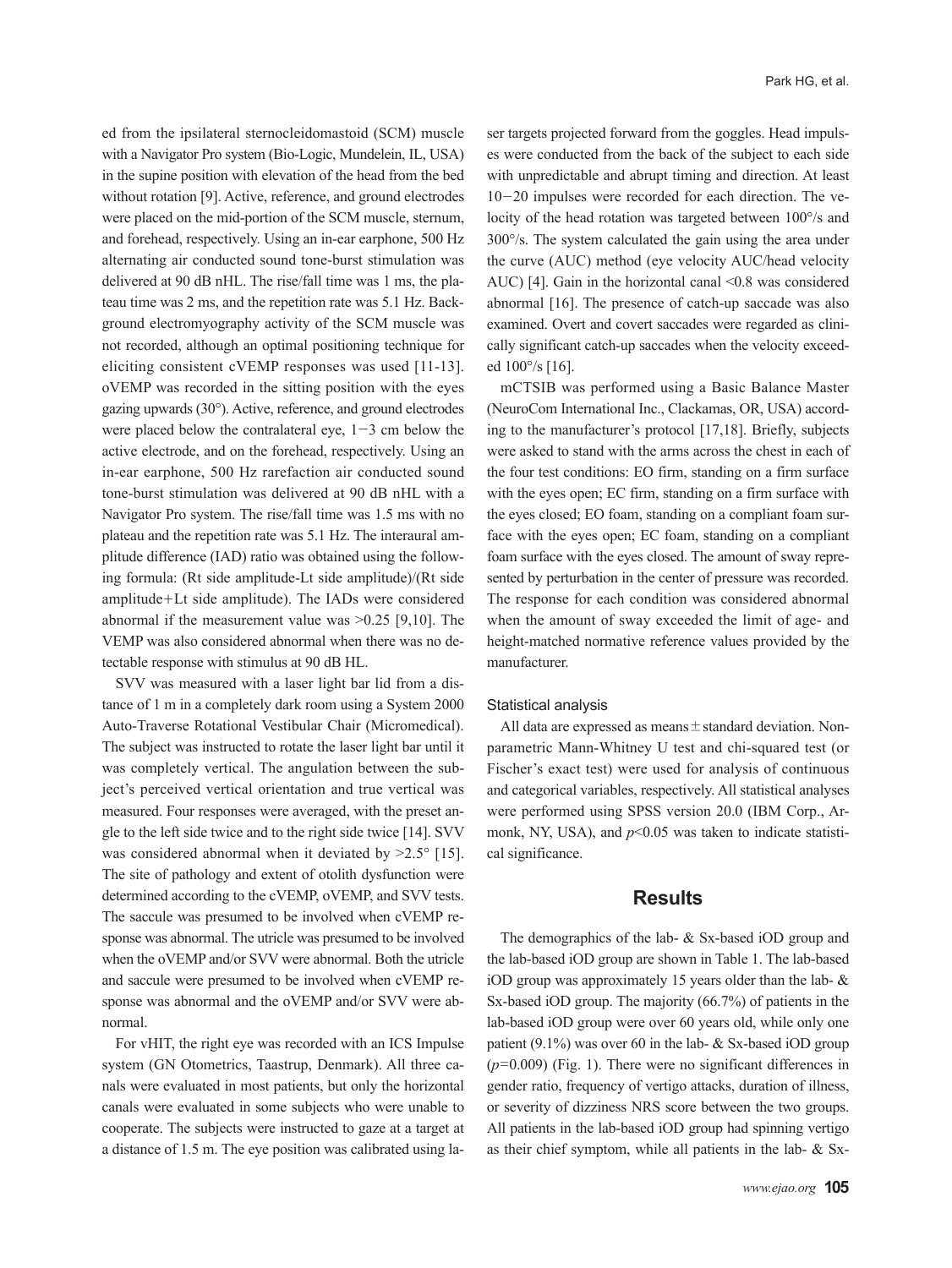based iOD group had otolith organ-related vertigo (*p*<0.001). Patients in the lab- & Sx-based iOD group described their symptoms as a horizontal floating sensation  $(n=7)$ , flipping upside down  $(n=2)$ , lateral translation  $(n=1)$ , or up-down vibration (n=1). The utricle was the most frequently involved otolith organ (75.0-81.8%). Utricle involvement without saccular involvement was found in 50.0-54.5% of cases, while both the utricle and saccule were involved in  $25.0-27.3\%$ of the patients. There was no significant difference between the two groups in terms of extent of involvement.

lab- & Sx-based iOD group (Table 2). That is, taking the symptoms and VFT findings together, the diagnosis did not correspond to any currently known vestibular disorder. Accordingly, the final diagnosis was idiopathic iOD. The clinical diagnosis was idiopathic iOD in only 16.7% of cases in the lab-based iOD group, which was a significantly lower incidence than that in the lab-  $&$  Sx-based iOD group ( $p=0.003$ ). The most common combined vestibular disorder accompanying iOD consisted of benign paroxysmal positional vertigo (BPPV) and Ménière's disease (MD).

Clinical diagnosis was idiopathic in 81.8% of cases in the

The vHIT gain was normal in both ears in all subjects ex-

| <b>Table 1.</b> Demographics of participants divided into two groups according to their symptoms |                     |                 |                   |
|--------------------------------------------------------------------------------------------------|---------------------|-----------------|-------------------|
|                                                                                                  | Lab- & Sx-based iOD | Lab-based iOD   | p-value           |
| No. of subjects                                                                                  | 11                  | 12              |                   |
| Age (years)                                                                                      | $42.5 \pm 20.5$     | $58.5 \pm 13.0$ | $0.009^{\dagger}$ |
| Frequency of attack (median, /mo)                                                                | 4.3                 | 0.6             | 0.970             |
| Dizziness severity NRS                                                                           | $2.7 \pm 2.5$       | $2.5 \pm 2.3$   | 0.913             |
| Duration of illness (mo)                                                                         | $50.3 \pm 70.9$     | $49.5 \pm 87.3$ | 0.758             |
| Dizziness character                                                                              |                     |                 | < 0.001           |
| Spinning vertigo*                                                                                | $\Omega$            | 12              |                   |
| Non-spinning vertigo*                                                                            | 11                  | 0               |                   |
| Horizontal floating                                                                              | 7(63.6)             | $\Omega$        |                   |
| Flip upside down                                                                                 | 2(18.2)             | 0               |                   |
| Lateral translation                                                                              | 1(9.1)              | 0               |                   |
| Up-down vibration                                                                                | 1(9.1)              | $\mathbf{0}$    |                   |
| Site of pathology                                                                                |                     |                 | 0.925             |
| Utricle involved                                                                                 | 6(54.5)             | 6(50.0)         |                   |
| Saccule involved                                                                                 | 2(18.2)             | 3(25.0)         |                   |
| Utricle and saccule involved                                                                     | 3(27.3)             | 3(25.0)         |                   |

Data are expressed as mean±standard deviation or number (%). \*Definition of vestibular symptoms according to the first International Classification of Vestibular Disorders of the Barany Society [8], †Cross-tab analysis: >60 years old vs. <60 years old. iOD: isolated otolith dysfunction, NRS: numeric rating scale on severity of dizziness symptoms at 2-4 months post-treatment (10, worst possible dizziness ever experienced; 0, no dizziness), duration of illness: time from the first dizziness attack to performing vestibular function test



**Fig. 1.** Differences in age distribution between lab- and symptom (Sx)-based isolated otolith dysfunction (iOD) group and lab-based iOD group. The lab-based iOD group (58.5 $\pm$ 13.0 years old) was approximately 15 years older than the lab- & Sx-based iOD group  $(42.5\pm20.5$  years old). Only one patient (9.1%) was >60 years old the lab- & Sx-based iOD group, while the majority (66.7%) of those in the lab-based iOD group were >60 years old (*p*=0.009).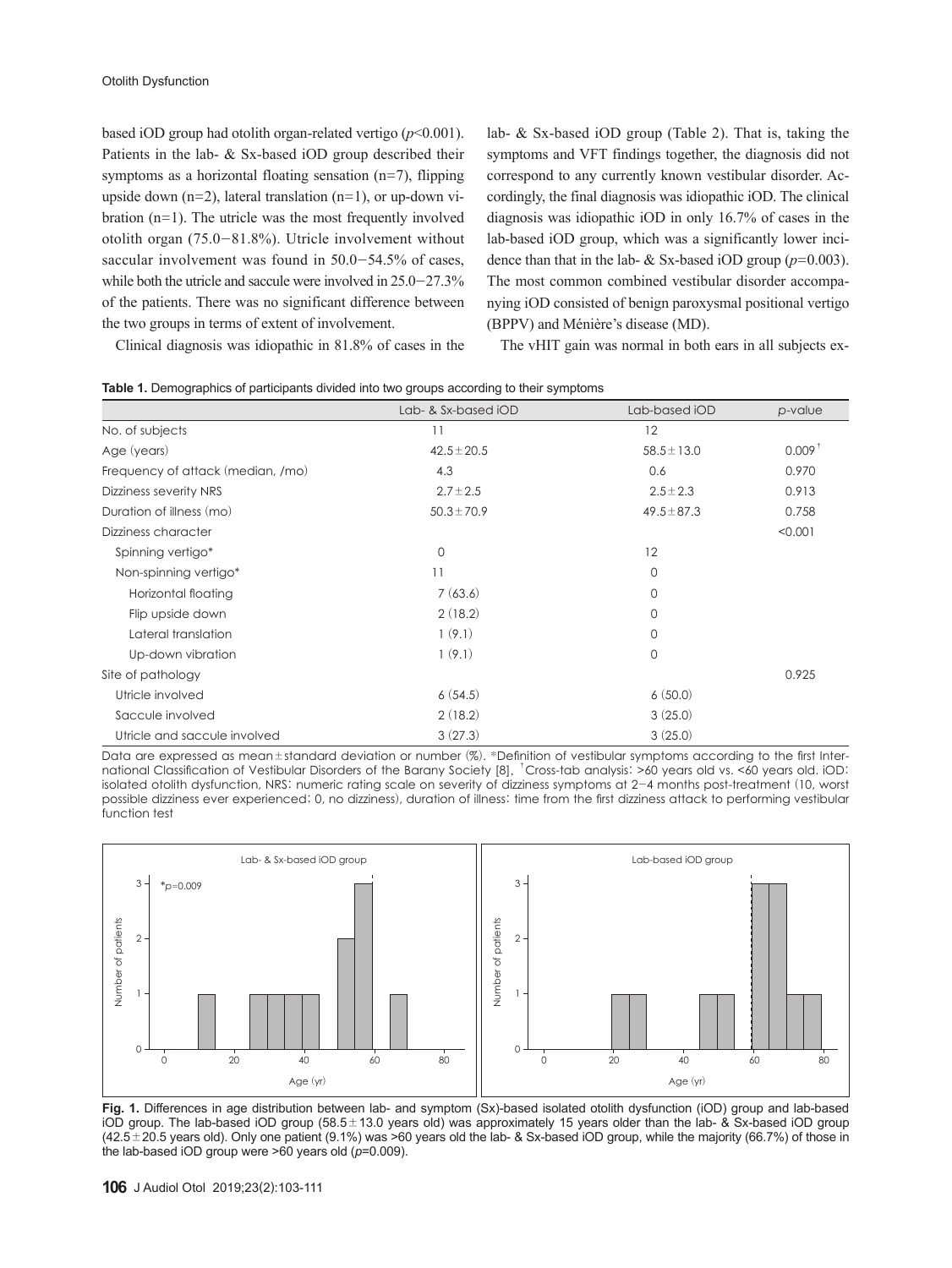cept in one ear of one subject in the lab-based iOD group (left horizontal canal gain was 0.7 in this subject). The gain was normal in all subjects in the lab- & Sx-based iOD group. Catchup saccades were found in 54.5% of patients in the lab-based iOD group. No catch-up saccades were detected in the lab- & Sx-based iOD group. The detection rate of catch-up saccades was significantly higher in the lab-based iOD group than the lab- & Sx-based iOD group (*p*=0.012) (Table 3).

More patients in the lab-based iOD group showed abnormal sway (72.8%) during mCTSIB compared to the lab- & Sx-based iOD group (45.5%). In particular, the EC foam condition (the most sensitive condition for detecting vestibular dysfunction) was abnormal in 45.5% of patients in the lab-based iOD group. Although higher than that of the lab- & Sx-based iOD group (27.3%), the difference was not statistically significant (Table 3).

**Table 2.** Clinical diagnosis of subjects with iOD

# **Discussion**

The imperfect sensitivity and specificity of the caloric test can be a critical problem when defining iOD. The general definition of iOD is "abnormal function of the otolith organs despite the normal function of the semicircular canals." In most studies reported to date, the caloric test was used as the gold standard to confirm normal function of the SCC [1-3, 7,12,19]. The validity of this definition is dependent on the sensitivity and specificity of the caloric test [20]. However, the caloric test cannot be used to evaluate the superior and posterior canal function. It is also limited by the fact that caloric irrigation presents a low-frequency stimulus to the labyrinth [20]. The sensitivity was evaluated according to the time delay from onset of vestibular neuritis, and was shown to be 100% up to 2 weeks, 80-85% up to 1 month, 75% at 3-6 months, and 65% at 12 months [21]. That is, symmetric ca-

| Clinical diagnosis                           | Lab- & Sx-based iOD group $(n=11)$ | Lab-based iOD group $(n=12)$ |
|----------------------------------------------|------------------------------------|------------------------------|
| iOD without other vestibular disorder        | 9(81.8)                            | 2(16.7)                      |
| Idiopathic iOD of utricle (Ut)               | 5(45.5)                            | 1(8.3)                       |
| Idiopathic iOD of saccule (Sa)               | 1(9.1)                             | 0(0.0)                       |
| Idiopathic iOD of Ut and Sa                  | 3(27.3)                            | 1(8.3)                       |
| iOD combined with other vestibular disorders | 2(18.2)                            | 10(83.3)                     |
| iOD+BPPV                                     | 1(9.1)                             | 6(50.0)                      |
| iOD+SSNHL                                    | 1(9.1)                             | 0(0.0)                       |
| $IOD+MD$                                     | 0(0.0)                             | 3(25.0)                      |
| iOD+vestibular paroxysmia                    | 0(0.0)                             | 1(8.3)                       |

Data are expressed as number (%). Cross-tab analysis: iOD without other vestibular disorders vs. iOD combined with other vestibular disorders (*p*=0.003). iOD: isolated otolith dysfunction, definition of iOD was 1) normal caloric response and 2) abnormal otolith function test (cVEMP or oVEMP or SVV), BPPV: benign paroxysmal positional vertigo, SSNHL: sudden sensorineural hearing loss, MD: Ménière's disease

#### **Table 3.** Vestibular function test findings

|                                                          | Lab- & Sx-based iOD group $(n=11)$ Lab-based iOD group $(n=12)$ |                 | $\mathcal{D}$ |
|----------------------------------------------------------|-----------------------------------------------------------------|-----------------|---------------|
| Videonystagmography                                      |                                                                 |                 |               |
| Spontaneous nystagmus                                    | 0(0)                                                            | 1(8.3)          | 0.740         |
| Caloric test                                             |                                                                 |                 |               |
| Canal paresis (%)                                        | $7.6 \pm 7.2$                                                   | $10.2 \pm 6.0$  | 0.366         |
| Video head impulse test                                  |                                                                 |                 |               |
| Number of patients                                       | 10                                                              | $\overline{11}$ |               |
| Presence of catch-up saccade                             | 0(0)                                                            | 6(54.5)         | $0.012*$      |
| Gain (right ear)                                         | $1.00 \pm 0.12$                                                 | $1.01 \pm 0.13$ | 0.972         |
| Gain (left ear)                                          | $1.01 \pm 0.12$                                                 | $1.02 \pm 0.17$ | 0.833         |
| Modified Clinical Test of Sensory Interaction on Balance |                                                                 |                 | 0.427         |
| Number of patients                                       | 11                                                              | 11              |               |
| Normal                                                   | 6(54.5)                                                         | 3(27.3)         |               |
| Abnormal sway in EC foam (vestibular pattern)            | 3(27.3)                                                         | 5(45.5)         |               |
| Abnormal sway in EC firm (somatosensory pattern)         | 2(18.2)                                                         | 3(27.3)         |               |

Data are expressed as mean±standard deviation or number (%). \*Fischer's exact test. iOD: isolated otolith dysfunction, EC foam: test conditions with eyes closed and standing on a foam pad, EC firm: test conditions with eyes closed and standing on firm floor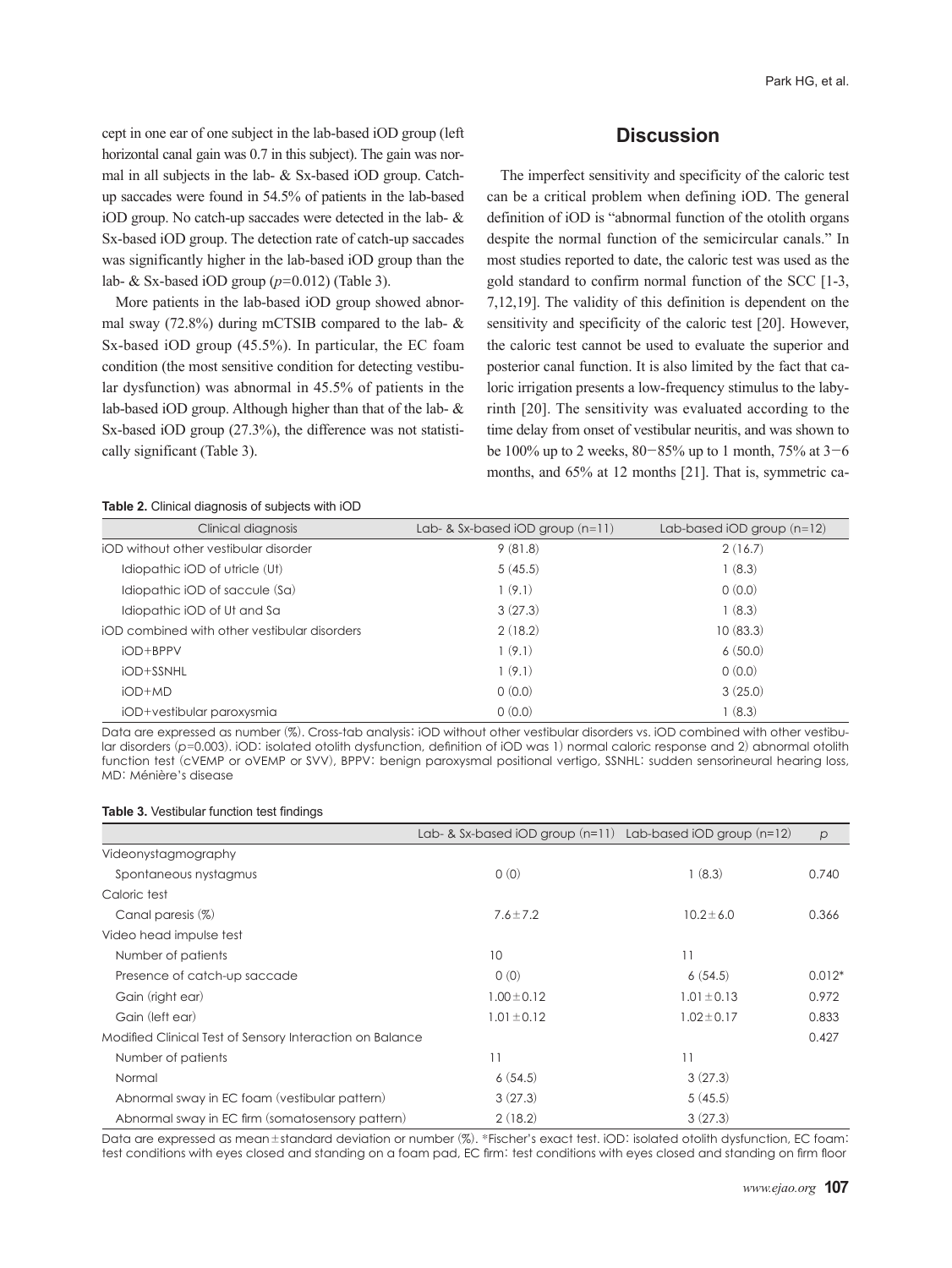loric responses did not exclude the possibility of canal dysfunction a few months after the onset of vestibulopathy [20]. Considering the possibility of false negative results in the caloric test, it can be assumed that several months after onset of vertigo some subjects will be misdiagnosed as iOD despite SCC involvement. That is, a significant proportion of subjects in the lab-based iOD group may actually not have represented true iOD. The identification of vHIT catch-up saccades in more than half of the patients in the lab-based iOD group may support this hypothesis.

There are two possible interpretations for the vestibular disorders accompanying iOD, i.e., the accompanying vestibular disorder may have a causal relationship with iOD, or may simply be a bystander that is not directly related to iOD. The most common accompanying vestibular disorder was BPPV in this study, as also reported by other authors [1]. Utricular dysfunction has been suggested as a possible mechanism of BPPV [7]. For example, it has been reported that patients with BPPV have a tendency to show abnormal oVEMPs more frequently than cVEMPs [22]. We also found that BPPV was more frequently accompanied by utricular dysfunction [oVEMP or SVV abnormality, 5/7 patients (71.4%)] than saccular dysfunction [cVEMP abnormality, 2/7 patients (28.6%)]. Considering the anatomy of the inner ear, it is strongly suggested that the detached otolith debris of BPPV originates from the utricle. In this sense, iOD (more specifically utricular dysfunction) may be the cause of detached otolith debris and, consequently, the cause of BPPV. On the other hand, BPPV and iOD may have no causal relationship in some patients. Incidental comorbidity is plausible considering the high prevalence of BPPV. For example, in our patients, BPPV did not occur at the same time point as iOD. Considering the time difference between the onset of BPPV and the onset of iOD symptoms, it is unlikely that iOD was a direct cause of BPPV. MD was also a frequent vestibular disorder accompanying iOD in this study and in that reported by Iwasaki, et al. [7]. Endolymphatic hydrops in the saccule and utricle may explain the abnormal findings of cVEMP and oVEMP. That is, in some cases, MD may be a cause of otolith dysfunction. Approximately half of all MD patients are thought to show abnormal cVEMPs and/or oVEMPs during the quiescent period [7]. In addition, a human temporal bone study showed endolymphatic hydrops in the saccule and utricle [23]. In our case series, it was not clear whether the accompanying vestibular disorder (BPPV or MD) was the cause of iOD or merely a bystander. However, as there can be a causal relationship between the accompanying vestibular disorder and otolith dysfunction, we may not be able to classify these patients as idiopathic iOD.

One problem in classifying lab- & Sx-based iOD is that it

is still not clear which symptoms are characteristic of otolith dysfunction. Vestibular symptoms caused by otolith dysfunction have traditionally been suggested as a tilting sensation, a sense of moving to and fro, lateropulsion, or feelings of falling [7]. Furthermore, swaying, rocking [12], tilting, a pulling sensation in the anteroposterior direction, and a somatosensory illusion of walking on pillows or on uneven ground were suggested to originate from otolith organ dysfunction [19]. Recurrent drop attacks also represent a well-known symptom characteristic of otolith organ dysfunction [19]. Previous studies revealed cVEMP abnormalities in MD patients with vestibular drop attacks [1]. Human histopathological studies have found damaged otolithic membranes in the utricle in patients who have had multiple episodes of Tumarkin's drop attacks [24,25]. However, our cohort included no iOD patients with repeated drop attacks. Fujimoto, et al. [1] reported that only one of 28 iOD patients experienced repeated drop attacks. It seems that intuitive pathophysiological assumptions about iOD are not always consistent with the actual clinical symptoms. That is, it may be difficult to define otolith-specific symptoms. However, to classify the lab- & Sx-based iOD correctly, spinning vertigo should be strictly excluded from the otolith-specific symptoms.

The observations outlined above raise questions about how the utricle and/or saccule can become compromised while other parts of the vestibule, especially the SCCs, remain intact. The pathophysiology of iOD has not been elucidated [2]. Based on the differential blood supply and innervation patterns, it is possible for a vestibular disorder to involve only a portion of the peripheral vestibular apparatus [26]. One hypothesis is that viral activation can involve a selected portion of the inner ear or selective segment of the vestibular nerve without involving other parts of the inner ear. It has been reported that vestibular neuritis does not necessarily affect the complete labyrinth, but can involve only partial loss of vestibular function [27]. The patients with lab- and Sx-based iOD in this study may correspond to this observation, indicating that even more specific lesions of the otolith organs can occur. With regard to other possibilities, Schuknecht [28] reported experimental degeneration of otolith membrane by cutting the anterior vestibular artery. Selective hydrops of the utricle and/or saccule can also be responsible for iOD. It has been reported that the otolith organs develop endolymphatic hydrops more frequently than the SCCs [23]. In addition, a mathematical model showed that the SCCs are most resistant to hydropic expansion, while the saccule is most vulnerable [29]. Although the precise pathophysiology of iOD is not clear, previous observations indicated that selective vestibulopathy of the utricle and/or saccule may be possible.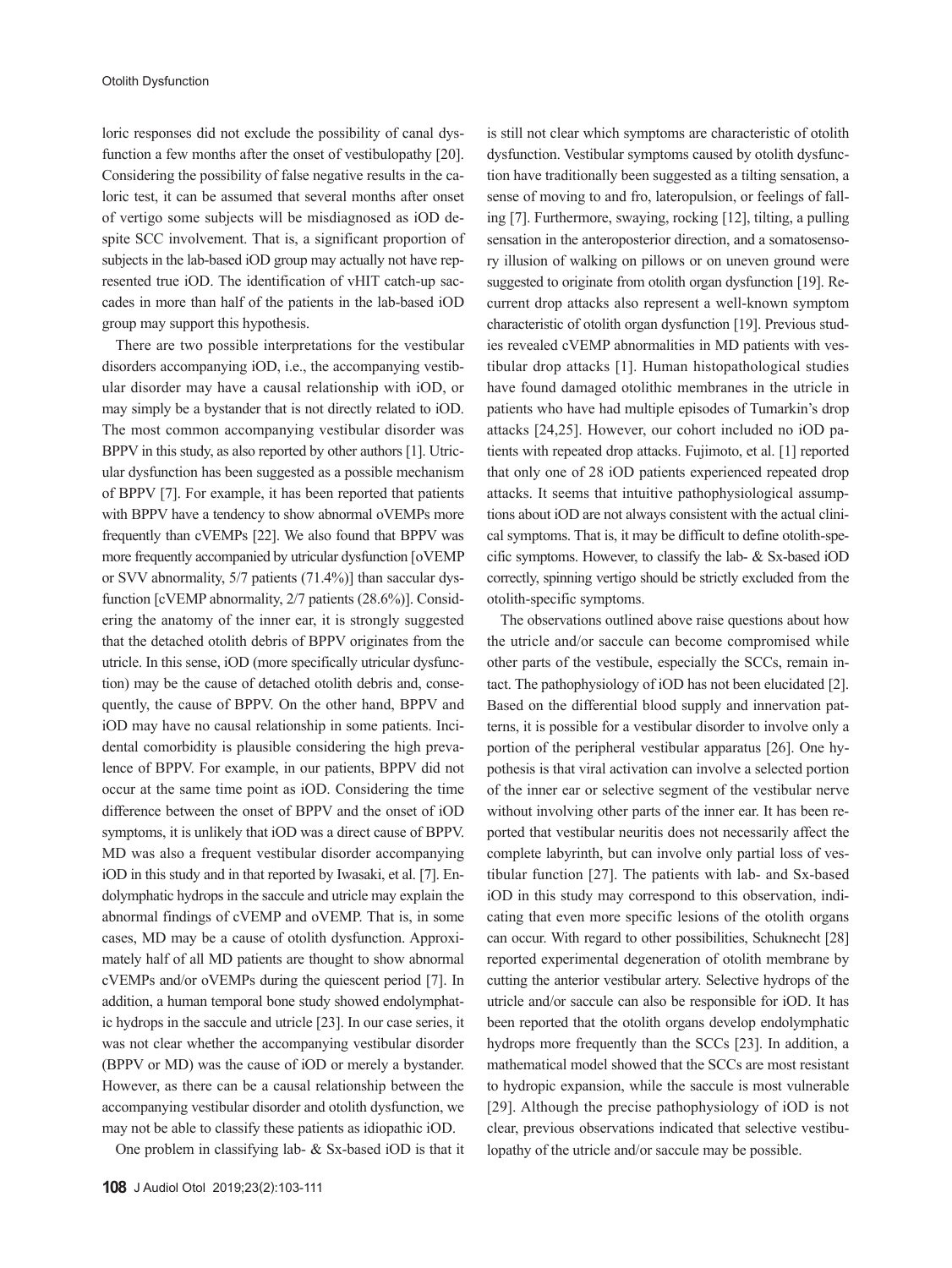|                                                     | Murofushi, et al [2]                                                                                                                                                                   | Pelosi, et al [5]                                                          | Fujimoto, et al [1]                                                  |                                      | This study                                                                                      |
|-----------------------------------------------------|----------------------------------------------------------------------------------------------------------------------------------------------------------------------------------------|----------------------------------------------------------------------------|----------------------------------------------------------------------|--------------------------------------|-------------------------------------------------------------------------------------------------|
| Diagnostic terms used by the authors                |                                                                                                                                                                                        |                                                                            |                                                                      |                                      |                                                                                                 |
| Term                                                | Idiopathic otolithic vertigo<br>$\sum_{i=1}^{\infty}$                                                                                                                                  | dysfunction (iUD)<br>Isolated utricular                                    | vestibular dysfunction<br>Otolith organ-specific<br>(OSVD)           | Lab-based iOD                        | Lab-and Sx-based iOD                                                                            |
| Lab criteria                                        | $\frac{\alpha}{2}$                                                                                                                                                                     | normal caloric or SHA<br>Abnormal oVEMP and<br>normal cVEMP<br><and></and> | normal caloric and vHIT<br>Abnormal cVEMP or<br>OVEMP<br><and></and> | or SVV<br>$\leq$                     | Abnormal cVEMP, oVEMP,<br>normal caloric                                                        |
| Symptom criteria                                    | 2) Episodic anteroposterior<br>1) Episodic lateral tilting or<br>translational sensations<br>translational sensations<br>filting or translational<br>3) Episodic up-down<br>sensations | $\frac{\alpha}{2}$                                                         | $\frac{\alpha}{2}$                                                   | $\frac{\alpha}{2}$                   | 4) Up-down vibration<br>1) Horizontal floating<br>3) Lateral translation<br>2) Flip upside down |
| Demographics and clinical characteristics           |                                                                                                                                                                                        |                                                                            |                                                                      |                                      |                                                                                                 |
| Number of subjects                                  | $\geq$                                                                                                                                                                                 | 51                                                                         | 28                                                                   |                                      | 23                                                                                              |
| Age (mean years)                                    | $42.5(15-68)$                                                                                                                                                                          | $48 \pm 14$                                                                | $58.7 \pm 15.8$                                                      | $58.5 \pm 13.0$                      | $42.5 \pm 20.5$                                                                                 |
| Gender (M:F)                                        | 6:10                                                                                                                                                                                   | 9:22                                                                       | 12:14                                                                | 3:9                                  | 3:8                                                                                             |
| vertigo as the symptom<br>Prevalence of spinning    | 0% (0/16)                                                                                                                                                                              | 55% (17/31)                                                                | 75% (21/28)                                                          | 100% (12/12)                         | 0% (0/11)                                                                                       |
| Involved otolith organ                              | 4:12:0                                                                                                                                                                                 | 31:0:0                                                                     | 14:5:9                                                               | 6:3:3                                | 6:2:3                                                                                           |
| $(Ut:S$ a:both $)$                                  | frequency preference<br>Classified by cVEMP                                                                                                                                            | Classified by cVEMP &<br>OVEMP                                             | CVEMP & OVEMP<br>Classified by                                       | Classified by cVEMP,<br>OVEMP, & SVV | Classified by cVEMP,<br>OVEMP, & SVV                                                            |
| Abnormal caloric test                               | Murofushi 2013<br>0% (0/11)                                                                                                                                                            | 0% (0/30)                                                                  | 0% (0/28)                                                            | 0% (0/12)                            | 0% (0/11)                                                                                       |
| Abnormal vHIT                                       | Not performed                                                                                                                                                                          | Not performed                                                              | 0% (0/28)                                                            | 54.5% (6/11)                         | 0% (0/10)                                                                                       |
| Accompanying disorder                               | None                                                                                                                                                                                   | Migraine, BPPV                                                             | BPPV, MD                                                             | BPPV, MD                             | Less likely                                                                                     |
| Proposal on the diagnostic criteria<br>Higher level |                                                                                                                                                                                        |                                                                            | $\overline{O}$                                                       |                                      |                                                                                                 |
| Middle level                                        |                                                                                                                                                                                        | Probable iOD                                                               |                                                                      |                                      | Definite iOD                                                                                    |
| Lower level                                         | Sx-based iOD                                                                                                                                                                           | Lab-based iOD                                                              |                                                                      |                                      | Lab-and Sx-based iOD                                                                            |
| Lab criteria                                        | $\frac{\alpha}{2}$                                                                                                                                                                     | Normal caloric and vHIT                                                    |                                                                      |                                      | Normal caloric and vHIT                                                                         |
|                                                     |                                                                                                                                                                                        | Abnormal cVEMP, oVEMP, or SVV<br><and></and>                               |                                                                      |                                      | Abnormal cVEMP, oVEMP, or SVV<br>$\frac{1}{2}$                                                  |
| Symptom criteria                                    | Non-spinning, translation, tilt,                                                                                                                                                       | $\frac{\alpha}{2}$                                                         |                                                                      |                                      | Non-spinning, translation, tilt,                                                                |
|                                                     | floating, or flipping over                                                                                                                                                             |                                                                            |                                                                      |                                      | floating, or flipping over                                                                      |

*www.ejao.org* **109**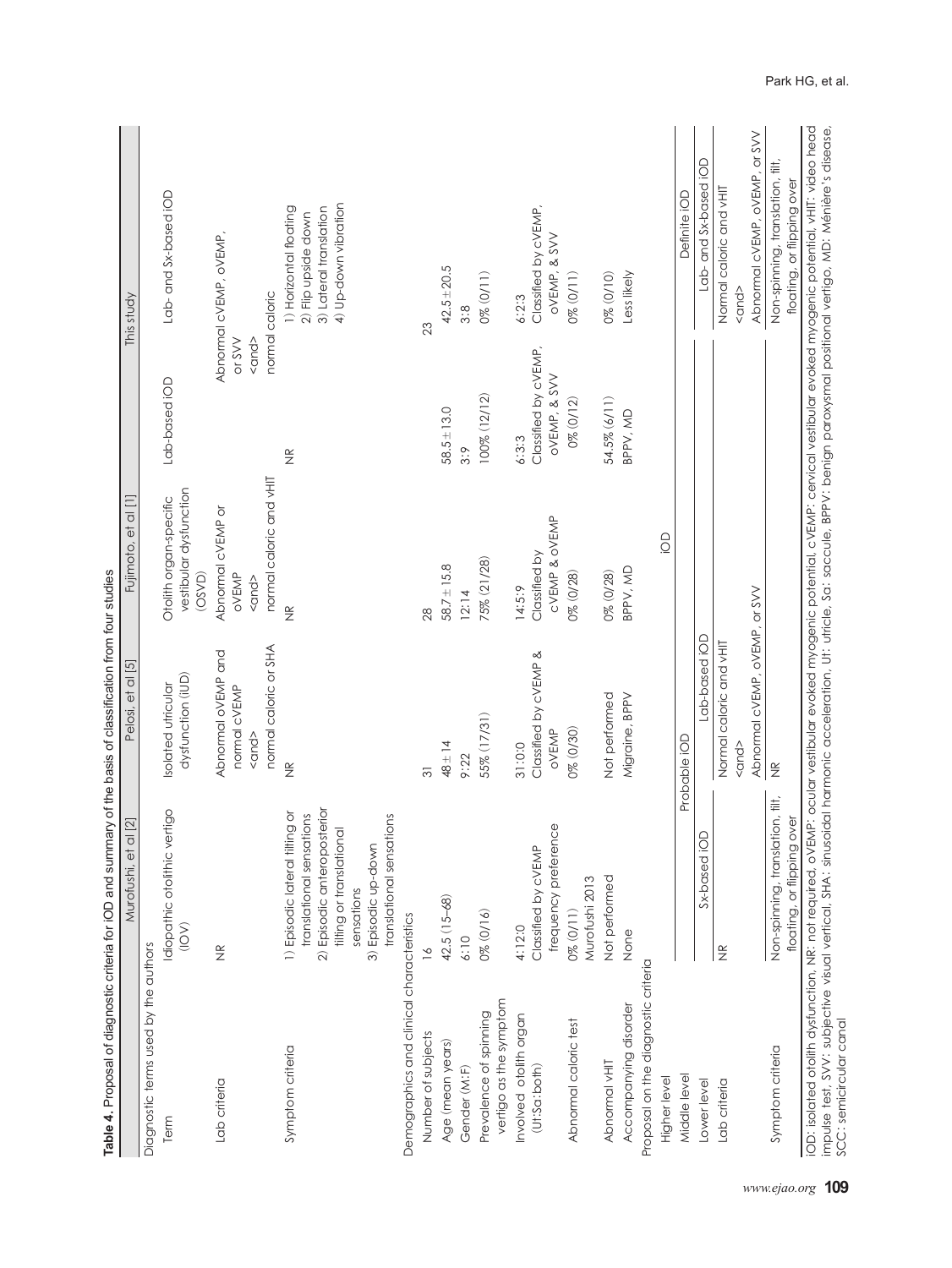Based on the findings of this and other studies, we propose structured diagnostic criteria for iOD (Table 4) consisting of definite iOD and probable iOD. Probable iOD may be further subclassified into Sx-based iOD (as in IOV) and labbased iOD (as in OSVD) to indicate the rationale for making a diagnosis of iOD. Definite iOD requires both lab findings and symptom characteristics consistent with iOD (lab- & Sxbased iOD). Lab- & Sx-based iOD (definite iOD) may be considered as the only pure or true iOD. Probable iOD allows for some degree of uncertainty. For example, Sx-based iOD may be debated because there is currently no consensus on which symptoms are pathognomonic for otolith dysfunction. The lab-based iOD may also be classified as probable iOD and not definite iOD because, in some cases, vestibulopathy involving the SCC may be misclassified into this group due to the insensitive caloric test outcome. The definition of OSVD in the study by Fujimoto, et al. [1] was similar to the lab-based iOD group in the present study. As shown in Table 4, there were many similarities between OSVD and the lab-based iOD group. Age, gender, prevalence of spinning vertigo as symptoms, inner ear organ involvement, and accompanying vestibular disorders were similar between the two studies. These clinical similarities were the basis of classifying lab-based iOD into one category. Meanwhile, the clinical presentations were quite different when compared to definite iOD. Therefore, we should differentiate probable iOD from definite iOD. If the etiology of definite iOD is not clear, it may be indicated as "idiopathic definite iOD." If an accompanying vestibular disorder, such as MD, is presumed to be the cause of iOD, it may be referred to as "secondary definite iOD." We hope that the new definition of definite iOD will help researchers to identify patients who are more likely to be true cases of iOD, and facilitate comparisons of results between different studies.

In conclusion, we screened for patients who had vestibular symptoms and showed abnormal cVEMP, oVEMP, or SVV without canal paresis. Dizziness can be attributed to an otolith organ-specific (isolated) disorder, and iOD may be a distinct cause of dizziness in these cases. Although the lab findings were similar in iOD patients, patients with otolith-specific symptoms (lab-  $&$  Sx-based iOD group) and without otolithspecific symptoms (lab-based iOD group) may be different. We found clear differences between the lab-based iOD group and the lab- & Sx-based iOD group in terms of subjective dizziness sensation, age, accompanying vestibular disorder, and detection rate of catch-up saccade during vHIT. Based on these results and those of previous studies, we propose structured diagnostic criteria for iOD consisting of definite iOD and probable iOD. Definite iOD requires both lab findings and symptom characteristics consistent with iOD (lab- and Sxbased iOD). Strictly speaking, lab- and Sx-based iOD may be considered as the only pure or true iOD. Probable iOD allows for some uncertainties, such as inconsistent symptoms or inconsistent lab findings. We hope that the new definition of definite iOD will help researchers to identify patients who are more likely to have true iOD, and facilitate comparisons of results between different studies.

#### **Acknowledgments**

This research was supported by the Korea Health Industry Development Institute (KHDI) of Korean Ministry of Health and Welfare (HI18C0626).

#### **Conflicts of interest**

The authors have no financial conflicts of interest.

## **REFERENCES**

- 1) Fujimoto C, Suzuki S, Kinoshita M, Egami N, Sugasawa K, Iwasaki S. Clinical features of otolith organ-specific vestibular dysfunction. Clin Neurophysiol 2018;129:238-45.
- 2) Murofushi T, Komiyama S, Hayashi Y, Yoshimura E. Frequency preference in cervical vestibular evoked myogenic potential of idiopathic otolithic vertigo patients. Does it reflect otolithic endolymphatic hydrops? Acta Otolaryngol 2015;135:995-9.
- 3) Murofushi T, Komiyama S, Yoshimura E. Do patients who experience episodic tilting or translational sensations in the pitch plane have abnormal sacculo-collic reflexes? Neurosci Lett 2013;553:95-8.
- 4) Cleworth TW, Carpenter MG, Honegger F, Allum JHJ. Differences in head impulse test results due to analysis techniques. J Vestib Res 2017;27:163-72.
- 5) Pelosi S, Schuster D, Jacobson GP, Carlson ML, Haynes DS, Bennett ML, et al. Clinical characteristics associated with isolated unilateral utricular dysfunction. Am J Otolaryngol 2013;34:490-5.
- 6) Kumar L, Thakar A, Thakur B, Sikka K. Sensitivity and specificity of clinical and laboratory otolith function tests. Otol Neurotol 2017; 38:e378-83.
- 7) Iwasaki S, Fujimoto C, Kinoshita M, Kamogashira T, Egami N, Yamasoba T. Clinical characteristics of patients with abnormal ocular/ cervical vestibular evoked myogenic potentials in the presence of normal caloric responses. Ann Otol Rhinol Laryngol 2015;124:458-65.
- 8) Bisdorff A, Von Brevern M, Lempert T, Newman-Toker DE. Classification of vestibular symptoms: towards an international classification of vestibular disorders. J Vestib Res 2009;19:1-13.
- 9) Lee MY, Yi YJ, Park H, Kim MH, Lee JH, Oh SH, et al. Test-retest reliability of binaural simultaneous cervical vestibular evoked myogenic potential recording. J Vestib Res 2015;25:151-60.
- 10) Suh MW, Kim JS, Koo JW. Influence of blood pressure manometer feedback on the parameters of the vestibular evoked myogenic potential test. Ann Otol Rhinol Laryngol 2009;118:281-6.
- 11) Isaradisaikul S, Strong DA, Moushey JM, Gabbard SA, Ackley SR, Jenkins HA. Reliability of vestibular evoked myogenic potentials in healthy subjects. Otol Neurotol 2008;29:542-4.
- 12) McCaslin DL, Jacobson GP, Grantham SL, Piker EG, Verghese S. The influence of unilateral saccular impairment on functional balance performance and self-report dizziness. J Am Acad Audiol 2011;22: 542-9.
- 13) Kim KW, Jung JY, Lee JH, Suh MW. Capacity of rectified vestibular evoked myogenic potential in correcting asymmetric muscle contraction power. Clin Exp Otorhinolaryngol 2013;6:209-13.
- 14) Pagarkar W, Bamiou DE, Ridout D, Luxon LM. Subjective visual vertical and horizontal: effect of the preset angle. Arch Otolaryngol Head Neck Surg 2008;134:394-401.